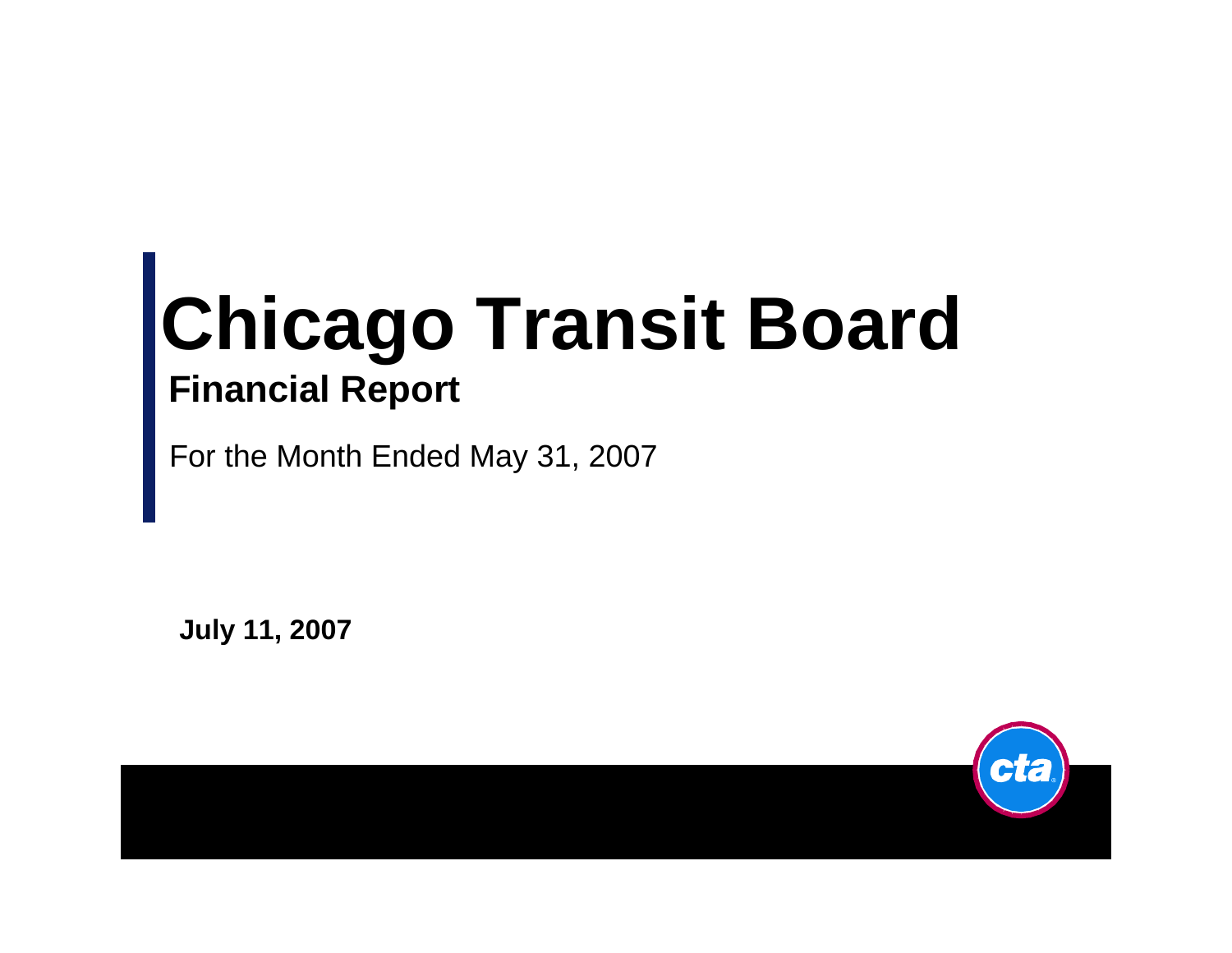## **Financial Summary - Current Month**

Current operating surplus of \$1.9 million with a 52.2% recovery ratio. w

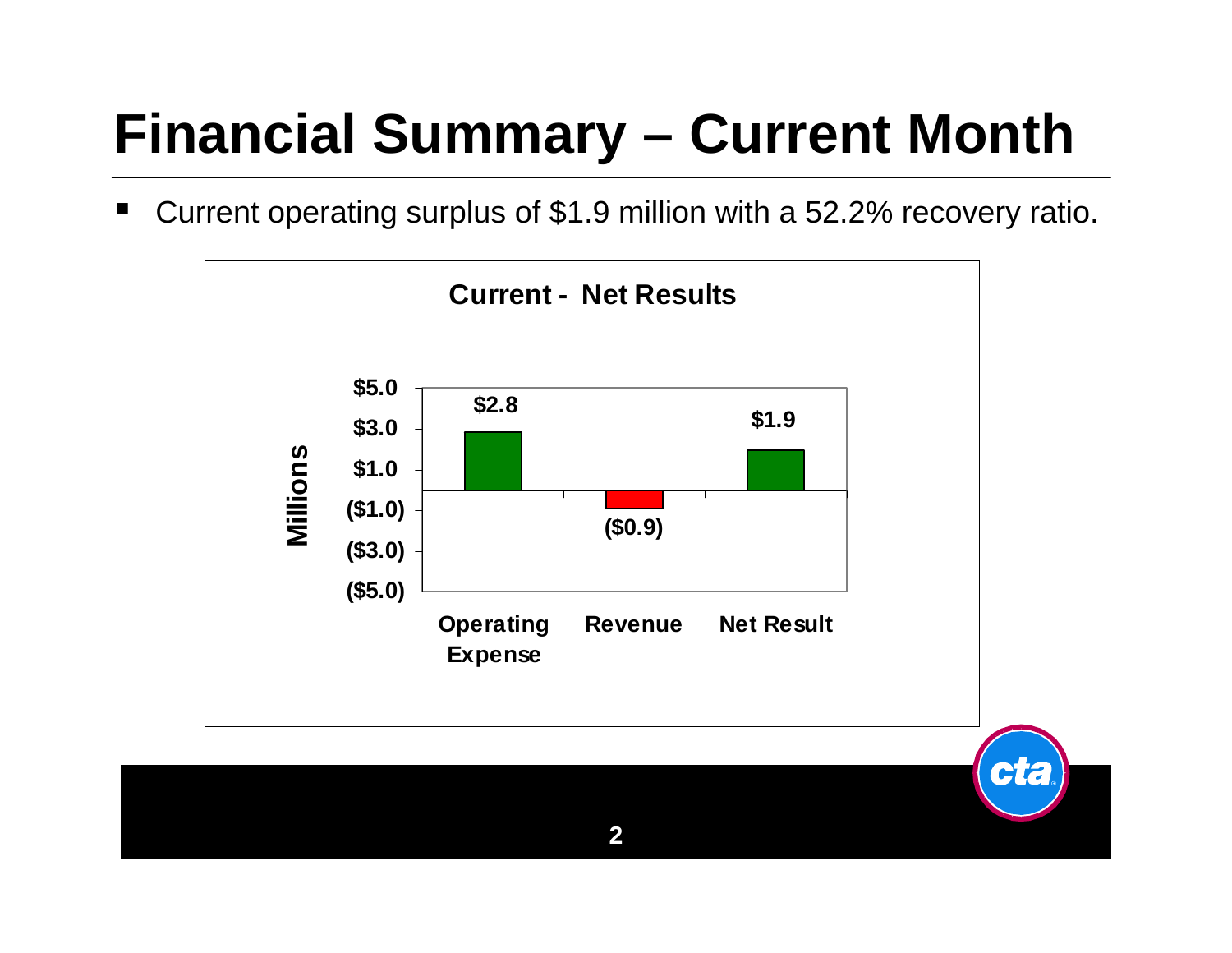#### **Financial Summary - Year**

YTD operating deficit of \$8.4 million with a 48.49% recovery ratio.

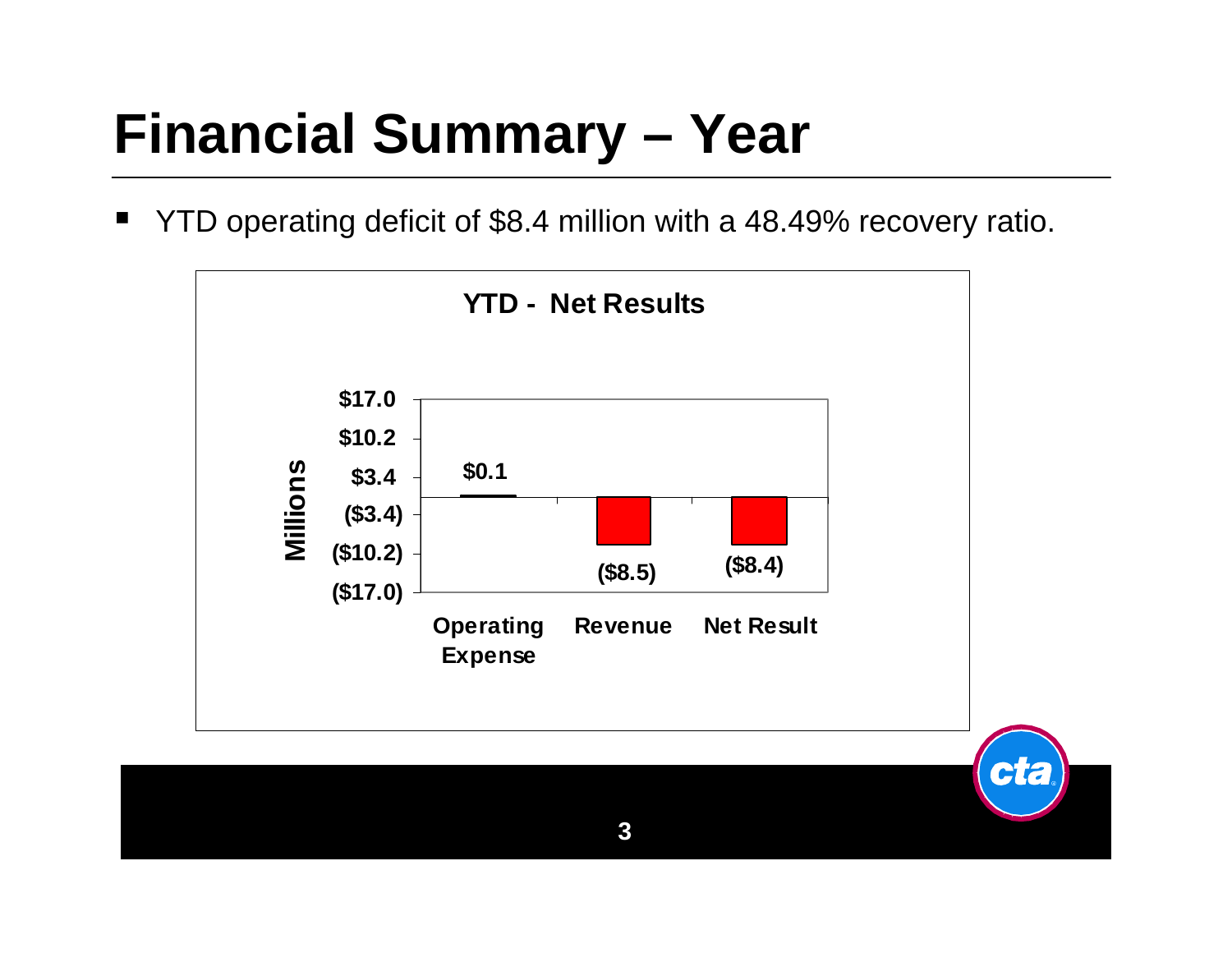# **Operating Expenses**

- × ■ Current expenses equaled \$94.3 million — \$2.8 million under budget.
- $\blacksquare$ ■ YTD expenses equaled \$475.4 million — \$0.1 million under budget.

|         | <b>Budget</b><br>(millions) | Actual<br>(millions) | Variance<br>(millions) |
|---------|-----------------------------|----------------------|------------------------|
| Current | \$97.1                      | \$94.3               | \$2.8                  |
|         | \$475.5                     | \$475.4              | \$0.1                  |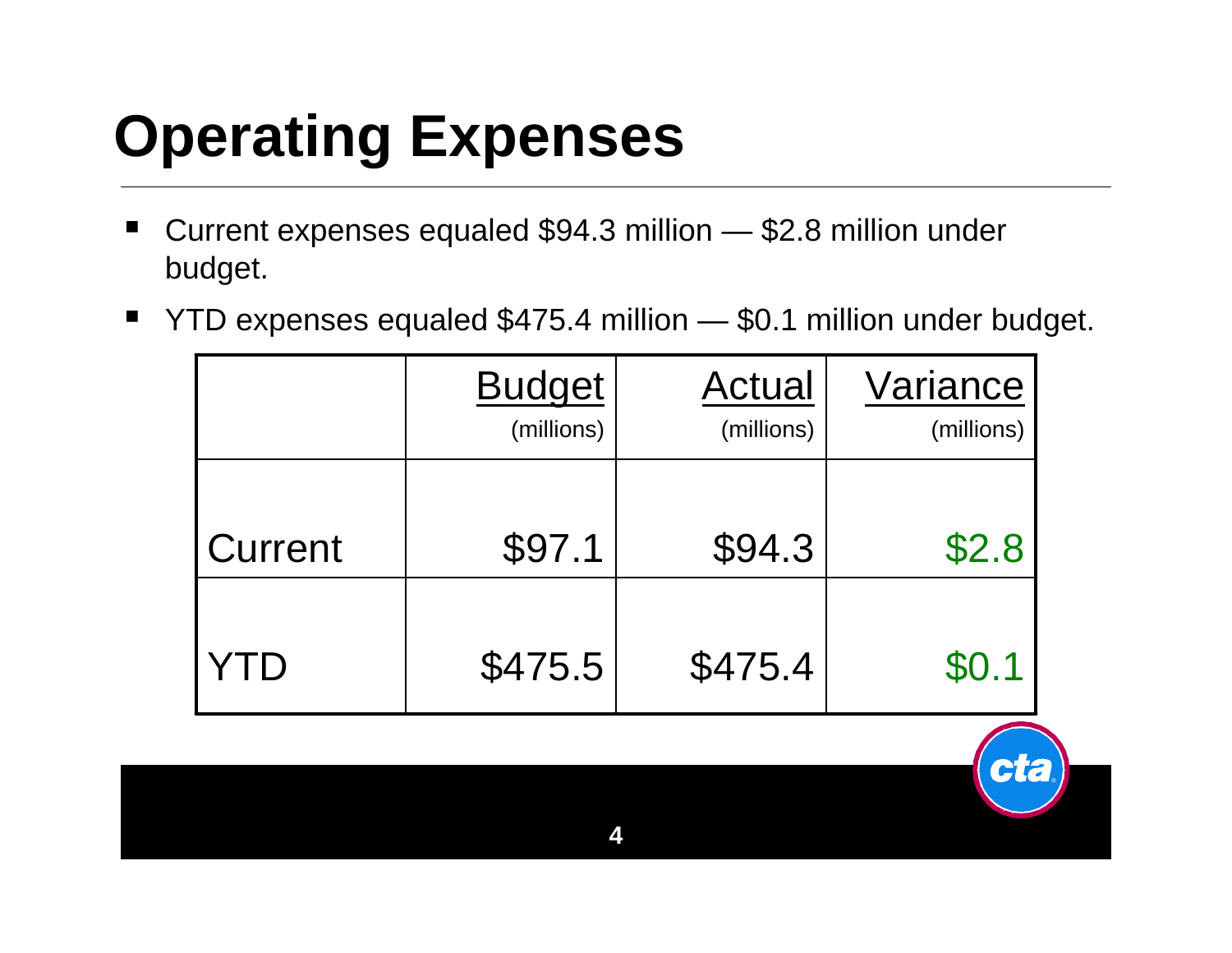# **Fuel – Revenue Equipment**

- H Current fuel expense equaled \$6.2 million - \$1.0 million over budget.
- ٠ YTD fuel expense equaled \$30.0 million - \$4.2 million over budget.



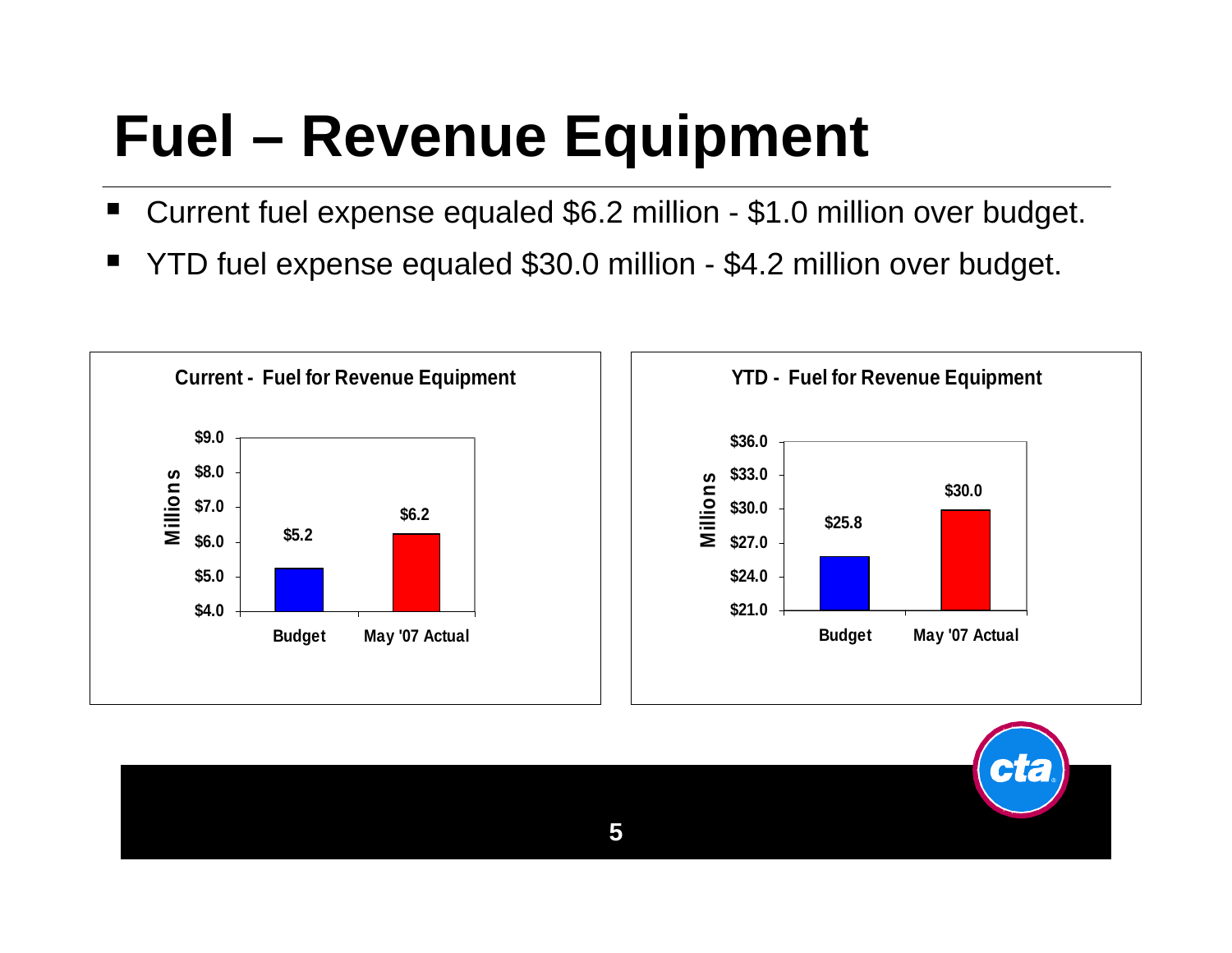## **Materials**

- Current expenses equaled \$7.8 million — \$1.3 million over budget.
- ٠ YTD expenses equaled \$35.0 million — \$2.2 million over budget.



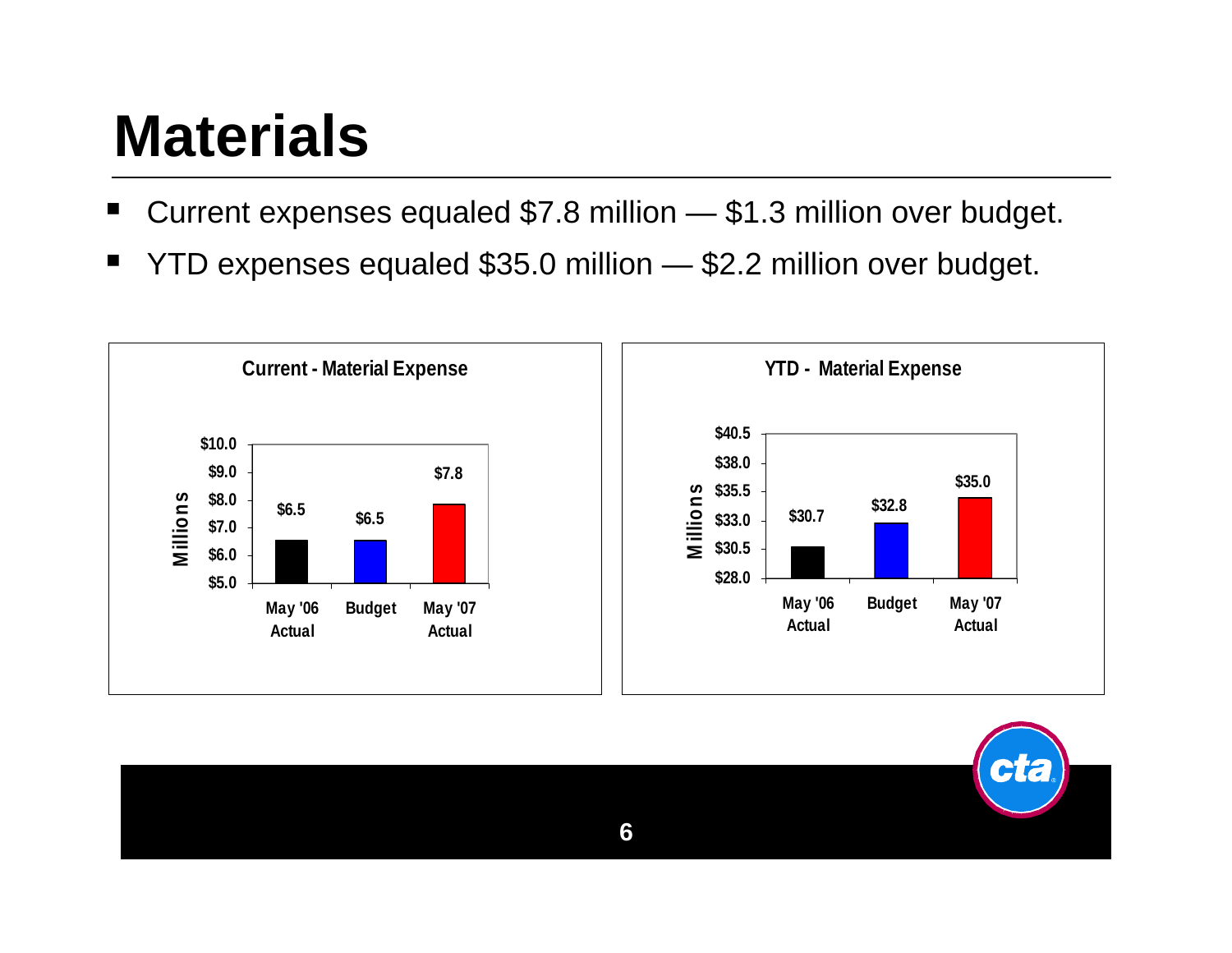## **Labor**

- ٠ Current expenses equaled \$69.8 million — \$4.1 million under budget.
- ٠ YTD expenses equaled \$354.9 million — \$1.3 million under budget.



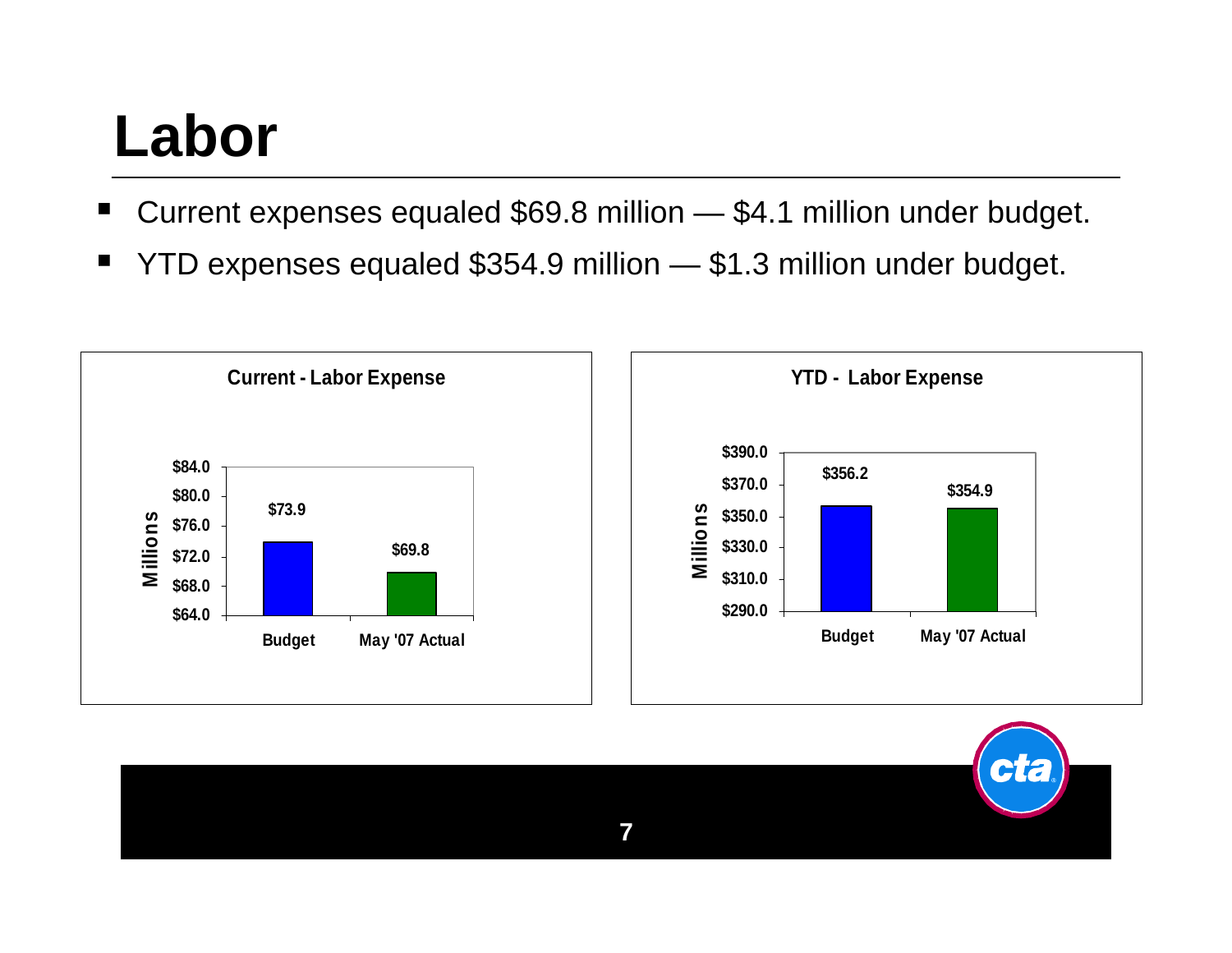## **Overtime**

- ٠ Current expenses is \$2.5 million - \$0.9 million better than average.
- ٠ January-April overtime expenses averaged \$3.4 million per month.



AF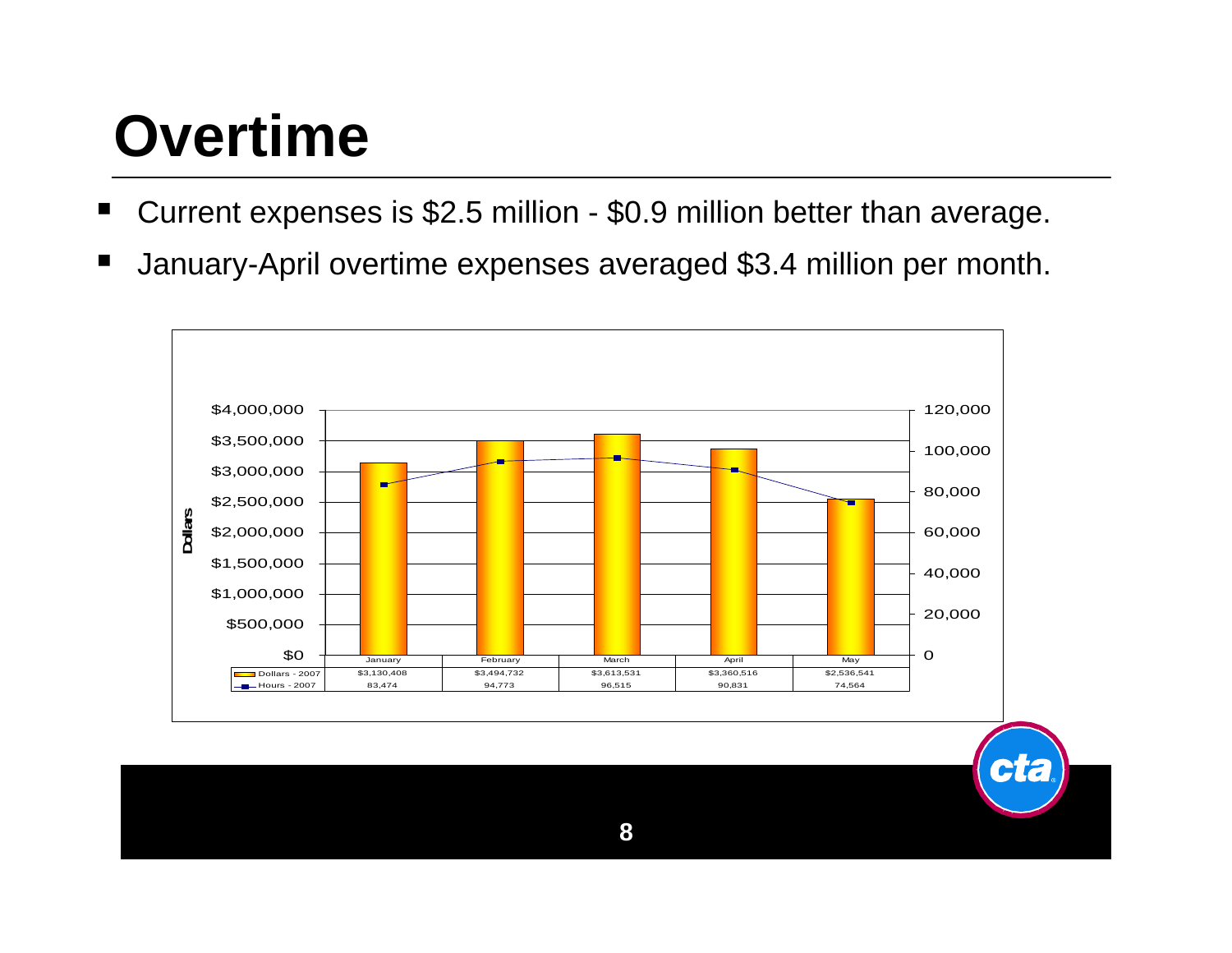#### **System-Generated Revenues**

٠ System-Generated Revenues equaled \$46.4 million in May 2007 due to lower fare and investment revenues.

|         | <b>Budget</b><br>(millions) | Actual<br>(millions) | Variance<br>(millions) |
|---------|-----------------------------|----------------------|------------------------|
| Current | \$47.3                      | \$46.4               | $(\$0.9)$              |
| YID     | \$224.7                     | \$216.2              | (\$8.5)                |

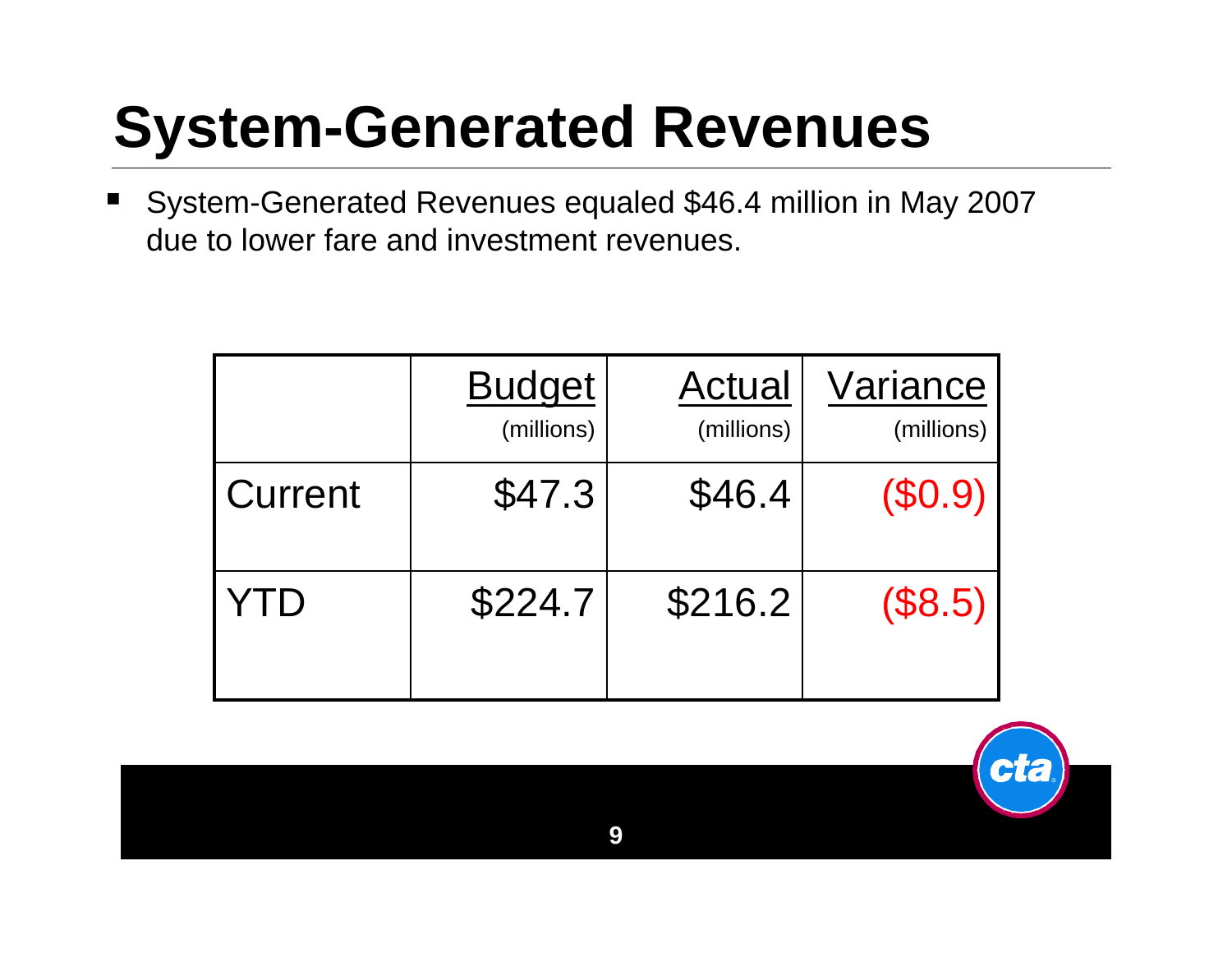#### **Farebox Revenue**

- Current Farebox Revenue was \$39.7 million 2.1% under budget.  $\blacksquare$
- YTD Farebox Revenue was \$184.9 million 3.3% under budget.  $\blacksquare$



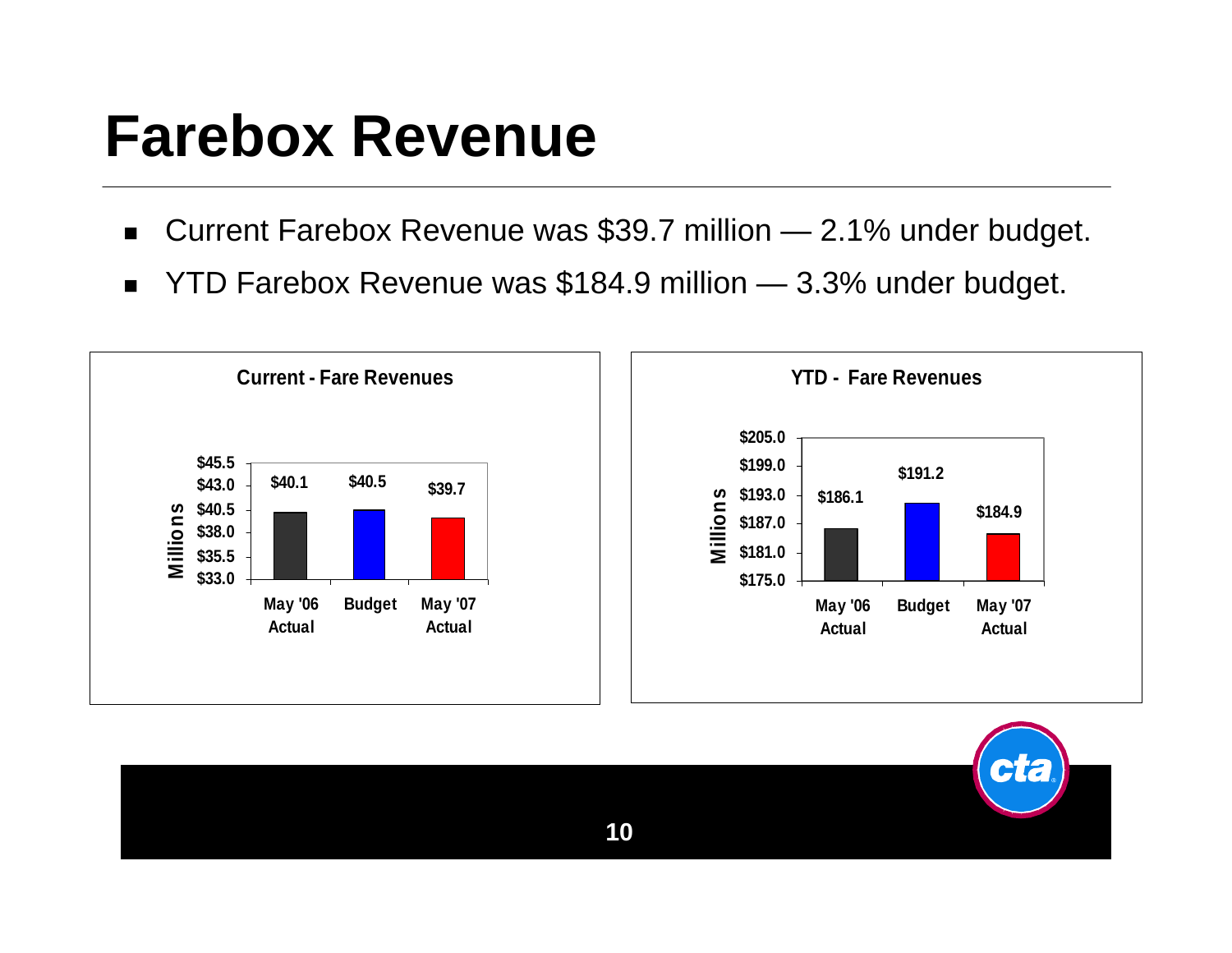## **Non Farebox Revenue**

- $\blacksquare$ Current Other Revenue was \$6.1 million — on par with budget.
- $\blacksquare$ YTD Other Revenue was \$31.3 million — 6.3% under budget.